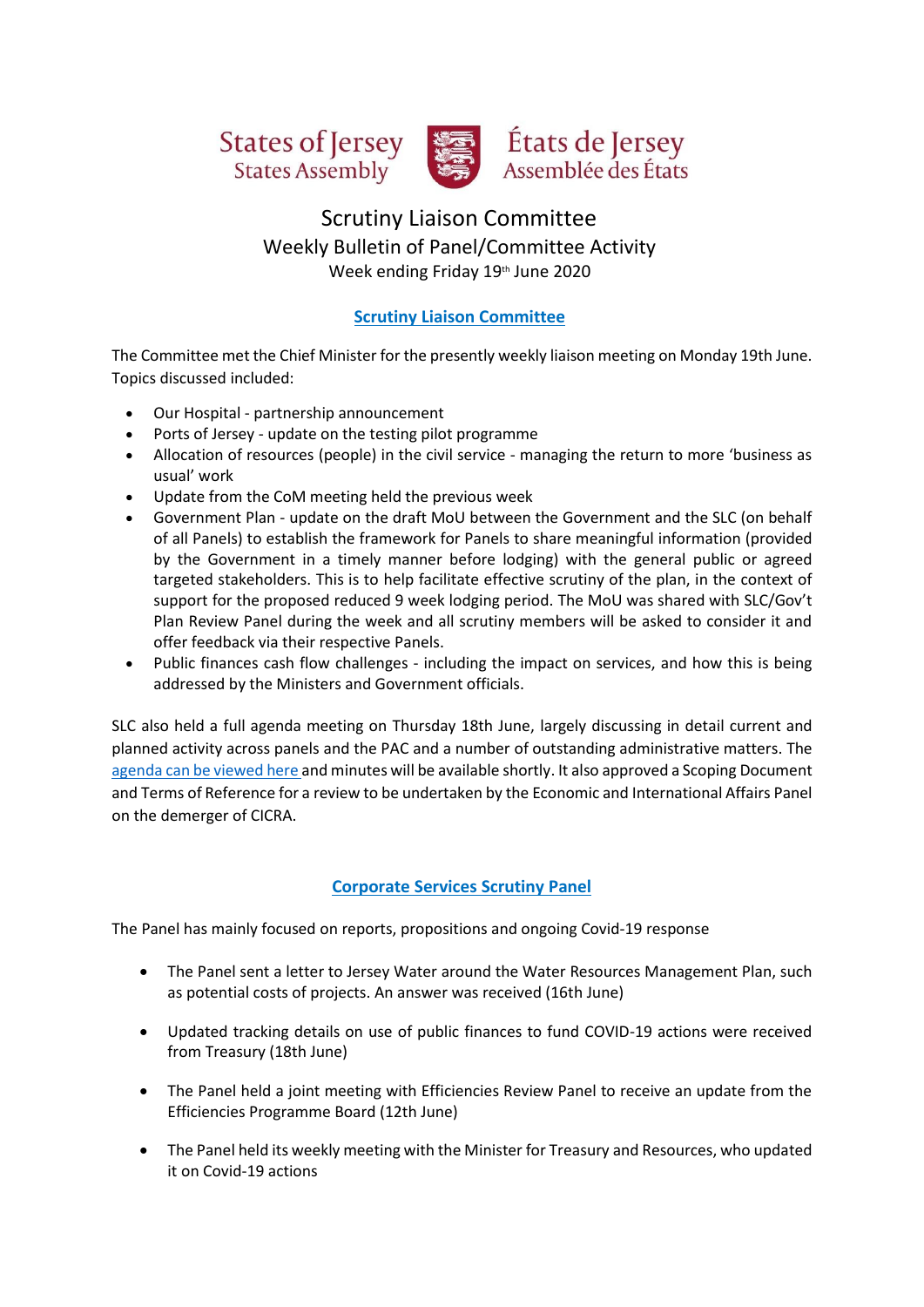- The Panel held a scheduled meeting with the States Employment Board to discuss P.73/2020,P.74/2020 and R.48, on Monday 15th June at 3pm
- The Panel received a briefing paper for P.70/2020, States of Jersey Development Company
- The Panel received information from the Minister for Treasury and Resources, following a request for information around MD-TR-2020-0033 (Reserve funding for Serology Tests)
- The Panel received the business case made for funding of essential staff accommodation
- The Panel received papers from the meeting of the Emergencies Council held 8th June
- The Panel received papers from the Council of Ministers meeting held 10th June
- The Panel continues to review its section of the Government Plan: 2020-2023 S.R.13/2019, highlighting impact and potential prioritisation following Covid-19

#### **Future meetings**

- The Panel has weekly meetings to discuss COVID-19 and general business, scheduled on Wednesday mornings.
- The Panel has weekly meetings with the Minister for Treasury and Resources. This are scheduled for Wednesday afternoons
- The Panel has a scheduled meeting with the Chief Minister to discuss the Office Strategy on Wednesday 3rd July, having been rescheduled
- The Panel has a Quarterly Public Hearing with the Chief Minister scheduled for 3pm on Monday 29th June, having been rescheduled due to availability of Officers. A question plan has been formed
- The Panel has a scheduled meeting with the Government of Jersey Director of Communications to discuss communications during the Covid-19 response on Monday 22nd June at 12pm
- The Panel has a joint meeting with EIA on Monday 22<sup>nd</sup> June at 3pm with Ports of Jersey to discuss P. 71 Proposed Airport Redevelopment: review
- The Panel has a joint meeting with EIA on Friday 19th June at 9am to receive a briefing on Project Gulf
- The Panel has scheduled a meeting with the Jersey Appointments Commission on Tuesday 23rd June at 3pm to discuss ongoing work programmes, P.70 States of Jersey Development Company: amendment to the Board of Directors and Articles of Association and R.48 States Employment Board Annual Report 2019
- The Panel is scheduling a briefing from officers on Rebalancing the Government's Finances update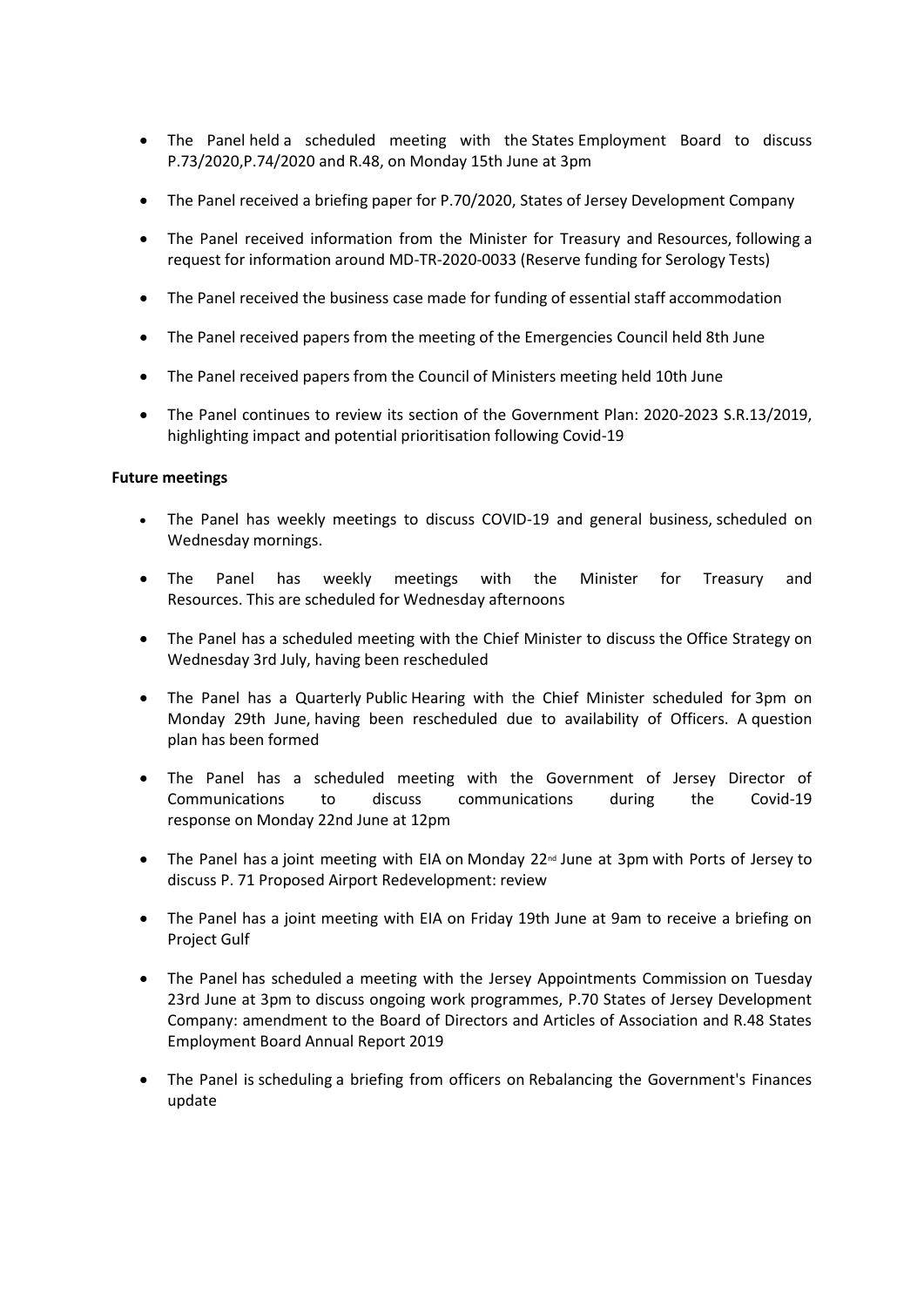## **Economic and International Affairs Panel**

The Panel is mainly focussing on the work of the Minister for Economic Development and the support offered to the business community. The Panel is also focussed on the economic impacts of the outbreak.

- The Panel has been discussing the Government Plan in light of the Covid-19 Crisis. With the Government Plan due to be lodged in October, the Panel has decided to evaluate its proposals and consider the Government Plan's workstreams in view of the changing circumstances. This work is likely to take place over the next month or two.
- The Panel has worked with the Corporates Services Scrutiny Panel to complete a Scoping Document and Terms of Reference for its review of the Covid-19 recovery work. The Panel will work closely with the Corporate Services Panel on the review, particularly as remits crossover. Both Panels are mindful that the C&AG also plans to undertake a piece of work on the matter. In order to ensure crossover is managed appropriately, the Panel has shared the Scoping Document with the C&AG and, in turn, the C&AG has shared the scope of her work also. The C & AG and the Panel have identified some degree of potential crossover; however, the C & AG and Panel do not anticipate this to cause significant issues. The Panel has approved the Scoping document and Terms of Reference and will shortly be announcing the review.
- The Panel has drafted a survey to gather information from the business community in relation to business owners' and self- employed people's views on the payroll scheme and its application process. The Panel notes that two other surveys have been recently undertaken by organisations on the same subject. In that regard, the Panel has decided to delay issuing its survey but will revisit it in due course when it may decide to include additional questions on other areas related to Covid-19.
- The Panel has sent out a 'call for evidence' from businesses on their views of how the level two guidelines which form part of the Safe Exit Framework is being managed. The Panel has started to receive submissions from businesses relaying their views and experiences.
- The Panel met with members of the Chamber of Commerce on Monday 22 June for a weekly catch up meeting.
- The Panel has weekly catch-up meetings with the Minister for Economic Development (normally on a Thursday morning).
- The Panel is likely to hold further meetings/Hearings in due course. Witnesses identified include the Chamber of Commerce, Jersey Business and Jersey Hospitality Association. Dates to be confirmed.

# **Children, Education and Home Affairs Panel**

#### **Briefings/Meetings arranged/work undertaken**

• The Panel has followed up concerns raised by Jersey Cares in relation to the regulation of children's residential homes during the Covid-19 outbreak. This has stemmed from the States Assembly's decision to adopt P.26/2020 Regulation of Care (Standards and Requirements) (Covid-19 – Temporary Amendment) (Jersey) Regulations 202-. Additionally, the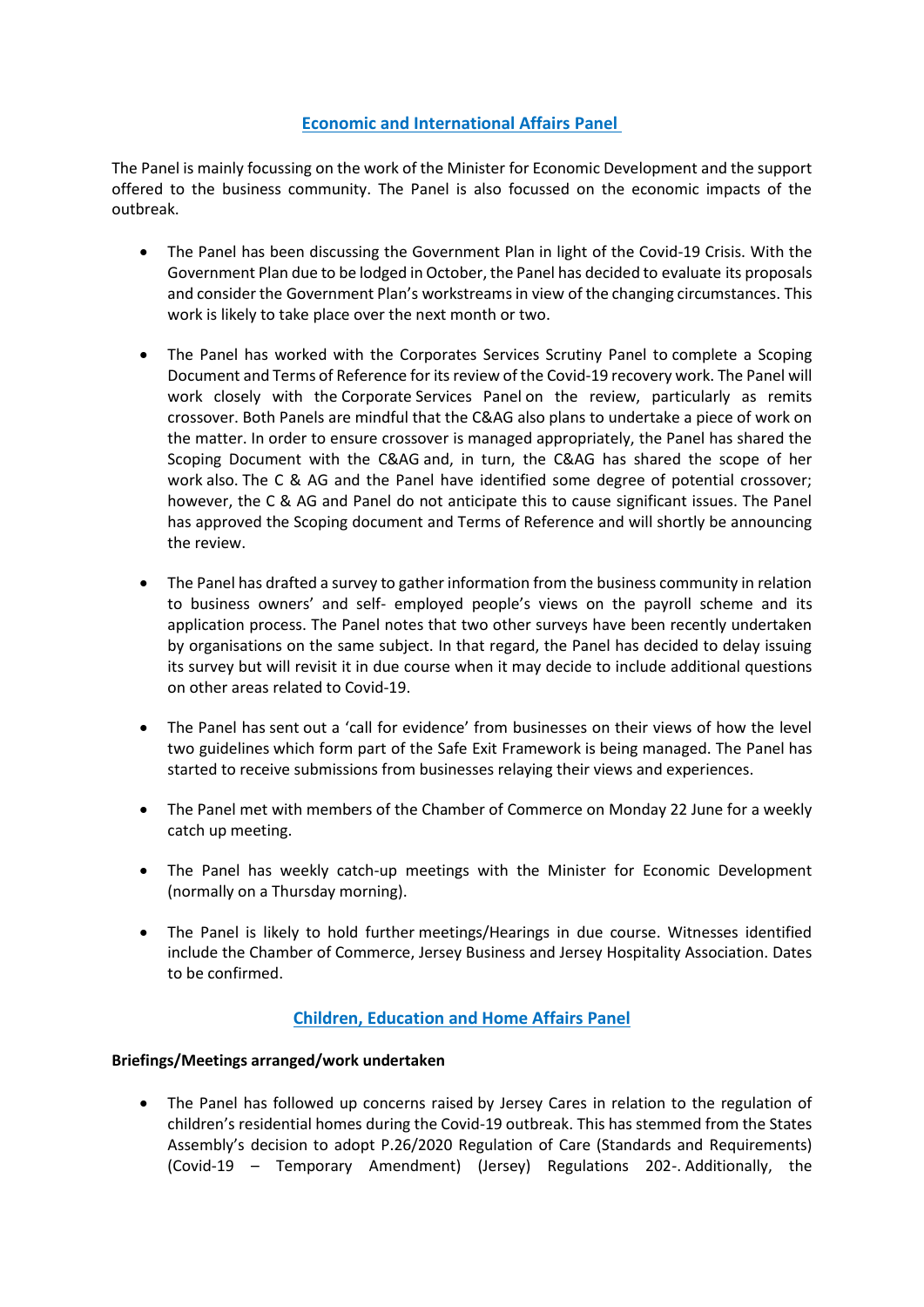Panel has written to the Minister for Children to relay Jersey Care's most recent concerns and will be publishing the response.

- The Panel has presented Comments on the second phase of the Draft Marriage and Civil Partnership regulations: Draft Covid-19 (Civil Partnerships and Marriage No.2) (Jersey) Regulations 202-, which were debated and adopted on 16<sup>th</sup> June 2020.
- The Panel is liaising with the States of Jersey Police with regards to receiving a weekly update on its operations during the Covid-19 crisis. The update would include the statistical data gathered during this period when arrests, cautions and words of advice transpire within the community.
- The Panel is due to meet with the Minister for Children and Housing on Friday  $19<sup>th</sup>$  June to discuss matters concerning the Covid-19 response within his remit. It is also planning a catchup meeting with the Minister for Home Affairs on the same day. Due to unforeseen factors the meeting with the Minister for Education was postponed for this week.
- The Panel is due to consider the next steps of its work in respect of Covid-19 (specifically the recovery phase and safe return of schools) at its next scheduled meeting on Monday 22nd June.
- The Panel is due to begin consultation with the States of Jersey Police and Chefs de Police in relation to the proposed Draft Covid-19 (Fixed Penalty Notices) (Jersey) Regulations 202-. The Panel has communicated its Terms of Reference to the Minister for Home Affairs and is planning to consult with additional stakeholders (including the Children's Commissioner) if the legislation is formally lodged. At present there is no certainty as to when the legislation will be lodged as it has yet to be approved by CoM.

#### **Comments/Amendment/Publications**

- The Panel has presented Comments on the following pieces of legislation since  $20<sup>th</sup>$  March 2020:
- P.22/2020 Draft Unlawful Public Entertainments (Amendment) (Jersey) Regulations 202-
- P.23/2020 Marriage and Civil Status (Amendment of Law (Covid-19 Temporary Amendment) Regulations 202-
- P.24/2020 Draft Criminal Procedure (Jersey) Law 2018 (Appointed Day) (No.3) Act 202-
- P.30/2020 Draft Covid-19 (Schools and Day Care of Children) (Jersey) Regulations 202-
- P.36/2020 Marriage and Civil Status (Amendment of Law No.2) (Covid-19 Temporary Amendment) Regulations 202-
- The Panel has worked with the Corporate Services Scrutiny Panel in order to develop the amendment to P.41/2020 Draft Covid-19 (Emergency Provisions – Courts) (Jersey) Regulations 202-
- The Panel has contributed its views to the Health and Social Security Scrutiny Panel's comments on P.48/2020 Draft Covid-19 (Restricted Trading) (Jersey) Regulations 202-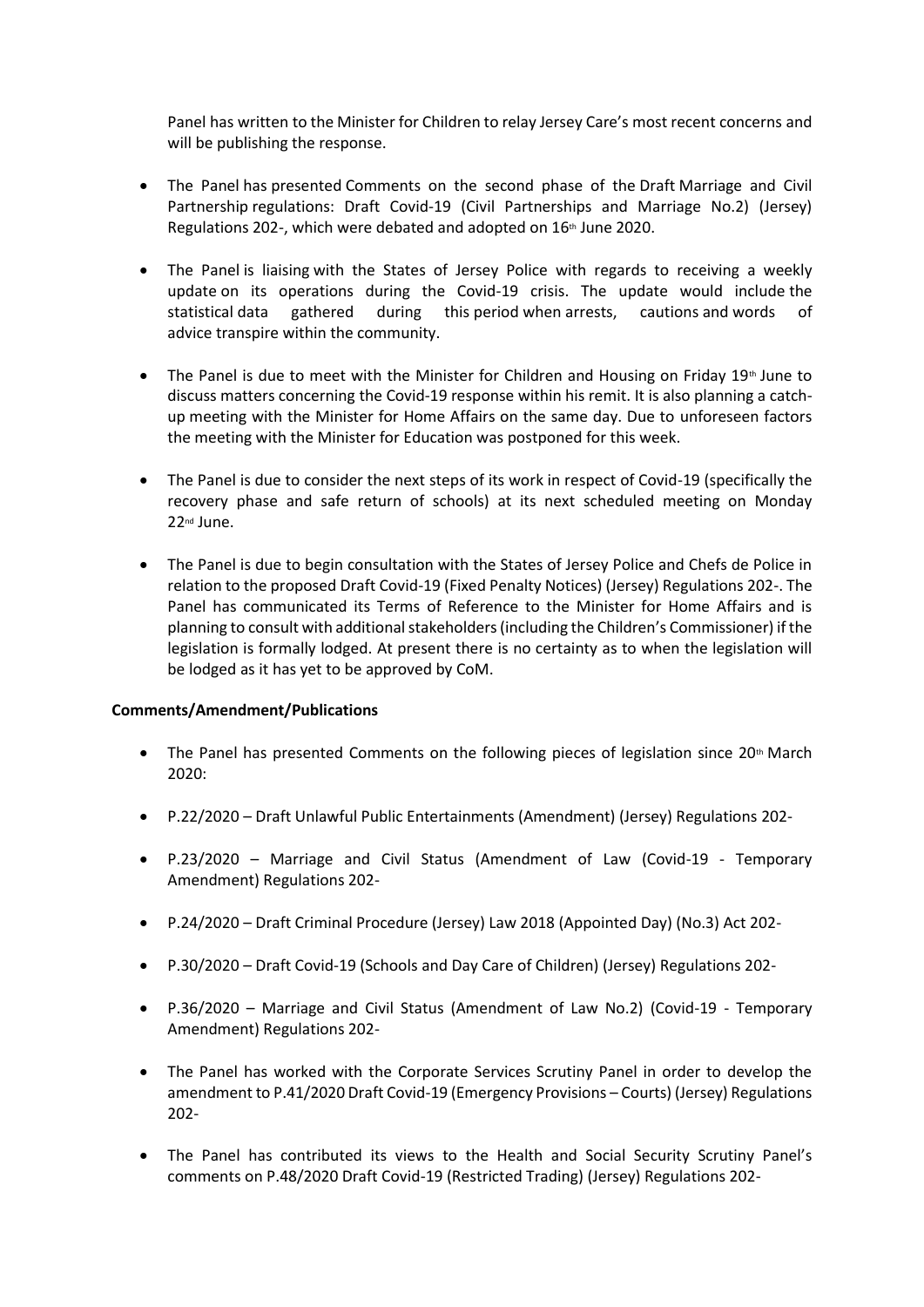- P.60/2020 Draft Covid-19 (Civil Partnerships and Marriage) (Jersey) Regulations 202-
- P.77/2020 Draft Covid-19 (Civil Partnership and Marriage No. 2) (Jersey) Regulations 202-

## **Environment, Housing and Infrastructure Panel**

The Panel has undertaken work and received briefings on the following matters: **Future briefings/legislative changes to consider**

- The Panel has written to the Ministers for Children and Housing, Infrastructure and Environment to request information on how they might reprioritise resources to deliver projects (responses were requested for  $1<sup>st</sup>$  June 2020 but all Ministers have asked for extra time of up to two weeks to collate the information).
- The Panel will consider a revised work programme at its next meeting of 23 $^{\text{rd}}$  June 2020 which will consist of:
	- o Government Plan timeline;
	- o Government Plan topics and follow-up
	- o Draft Wildlife (Jersey) Law
	- o P.106/2019(Draft Public Health and Safety (Rented Dwellings) (Licensing) (Jersey) Regulations 201-)
	- o Island Plan Review
	- o Rebalancing Budget
- The Panel is due to hold a Quarterly Hearing with the Minister for Infrastructure on  $7<sup>th</sup>$  July and a Quarterly Hearing with the Minister for Children and Housing on 9<sup>th</sup> July.

#### **Health and Social Security Panel**

The Panel has undertaken work and received briefings on the following matters:

The Panel met with the Excess Death Group on  $15<sup>th</sup>$  June following a commitment made by the Minister for Health and Social Services during the debate of P.65/2020. The Panel was briefed on the changes that have been made to the registration of death process as a result of Covid-19.

- The Panel received a response from the Minister for Health and Social Services to a series of questions regarding the PwC JCM Review Paper . The Panel was not satisfied with the level of information contained within the response with regards to the timeline for the completion of the JCM. It was agreed that the Panel would write again to the Minister requesting further clarification.
- The Panel agreed to undertake background work to help inform its review of the Government Plan/Recovery Plan. Officers begun collating questions for both the Minister for Social Security and the Minister for Health and Social Services based on the Panel's findings and recommendations from its review of the previous Government Plan.